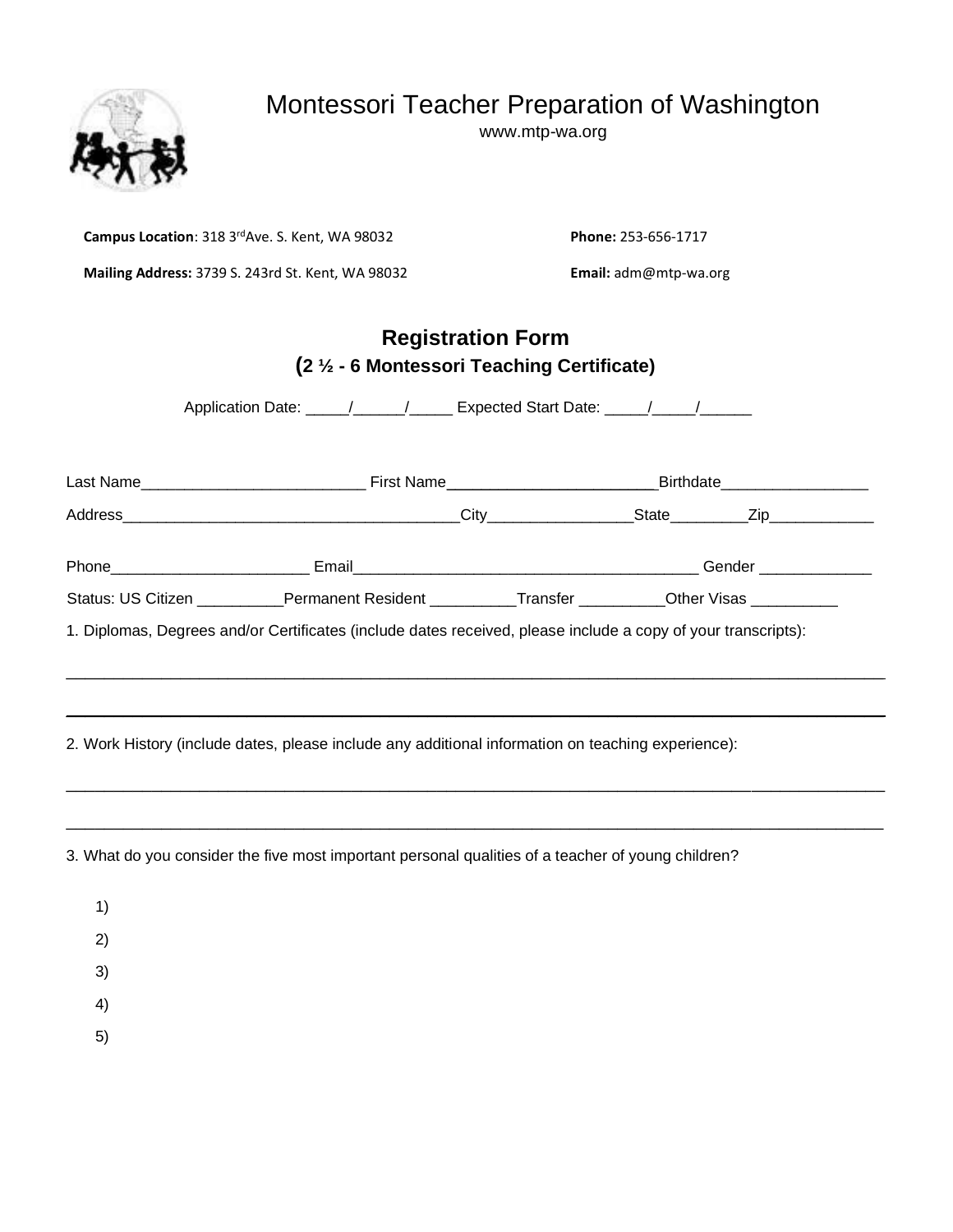4. What has been your experience with Montessori's philosophy and with Montessori schools?

5. How did you learn of Montessori Teacher Preparation of Washington? (If through a previous student, who?):

\_\_\_\_\_\_\_\_\_\_\_\_\_\_\_\_\_\_\_\_\_\_\_\_\_\_\_\_\_\_\_\_\_\_\_\_\_\_\_\_\_\_\_\_\_\_\_\_\_\_\_\_\_\_\_\_\_\_\_\_\_\_\_\_\_\_\_\_\_\_\_\_\_\_\_\_\_\_\_\_\_\_\_\_\_\_

\_\_\_\_\_\_\_\_\_\_\_\_\_\_\_\_\_\_\_\_\_\_\_\_\_\_\_\_\_\_\_\_\_\_\_\_\_\_\_\_\_\_\_\_\_\_\_\_\_\_\_\_\_\_\_\_\_\_\_\_\_\_\_\_\_\_\_\_\_\_\_\_\_\_\_\_\_\_\_\_\_\_\_\_\_\_

\_\_\_\_\_\_\_\_\_\_\_\_\_\_\_\_\_\_\_\_\_\_\_\_\_\_\_\_\_\_\_\_\_\_\_\_\_\_\_\_\_\_\_\_\_\_\_\_\_\_\_\_\_\_\_\_\_\_\_\_\_\_\_\_\_\_\_\_\_\_\_\_\_\_\_\_\_\_\_\_\_\_\_\_\_\_\_\_\_\_\_\_\_\_

\_\_\_\_\_\_\_\_\_\_\_\_\_\_\_\_\_\_\_\_\_\_\_\_\_\_\_\_\_\_\_\_\_\_\_\_\_\_\_\_\_\_\_\_\_\_\_\_\_\_\_\_\_\_\_\_\_\_\_\_\_\_\_\_\_\_\_\_\_\_\_\_\_\_\_\_\_\_\_\_\_\_\_\_\_\_\_\_\_\_\_\_\_\_

6. Which Montessori school(s) have you observed? List your preference below of the school(s) in which you would like to complete your 9-month internship:

\_\_\_\_\_\_\_\_\_\_\_\_\_\_\_\_\_\_\_\_\_\_\_\_\_\_\_\_\_\_\_\_\_\_\_\_\_\_\_\_\_\_\_\_\_\_\_\_\_\_\_\_\_\_\_\_\_\_\_\_\_\_\_\_\_\_\_\_\_\_\_\_\_\_\_\_\_\_\_\_\_\_\_\_\_\_\_\_\_\_\_\_\_\_

\_\_\_\_\_\_\_\_\_\_\_\_\_\_\_\_\_\_\_\_\_\_\_\_\_\_\_\_\_\_\_\_\_\_\_\_\_\_\_\_\_\_\_\_\_\_\_\_\_\_\_\_\_\_\_\_\_\_\_\_\_\_\_\_\_\_\_\_\_\_\_\_\_\_\_\_\_\_\_\_\_\_\_\_\_\_\_\_\_\_\_\_\_\_

7. I give permission for my pictures to be used in MTP advertising: Yes Theorum

## **Payment Plan (10-Month Academic Class)**

#### Plan I (Cash):

\$100: Registration Fee (due at registration, non-refundable)

\$200: Materials Fee (due at registration, non-refundable)

\$171: MACTE Student Fee (due at registration, non-refundable)

\$5,500: Class Tuition (due at registration)

#### **Total Due at Registration: \$5,971**

Plan II (3-Month Payment Plan):

\$100: Registration Fee (due at registration, non-refundable)

\$200: Materials Fee (due at registration, non-refundable)

\$171: MACTE Student Fee (due at registration, non-refundable)

\$5,700: Class Tuition (3 payments of \$1,900 with the first due at registration)

**Total Due at Registration: \$6,171** (\*A \$25 late fee will be added to each late payment)

Plan III (10-Month Payment Plan):

\$100: Registration Fee (due at registration, non-refundable)

\$200: Materials Fee (due at registration, non-refundable)

\$171: MACTE Student Fee (due at registration, non-refundable)

\$5,900: Class Tuition (10 monthly payments of \$590 with the first due at registration)

**Total Due at Registration: \$6,371** (\*A \$25 late fee will be added to each late payment)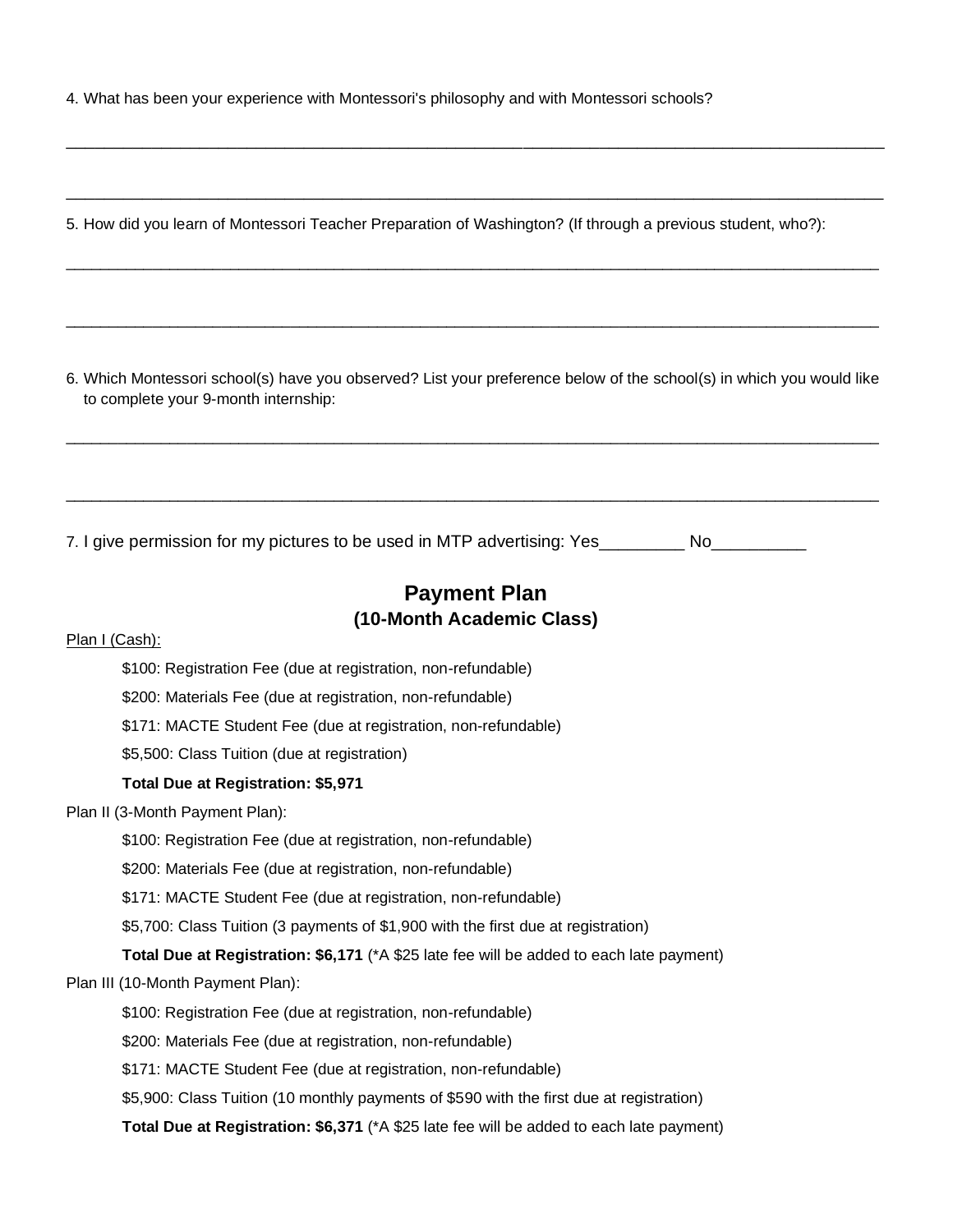### **(9-Month Practicum)**

|         | <b>Additional Fees:</b>                                                                                                |
|---------|------------------------------------------------------------------------------------------------------------------------|
|         | \$1,000: Intern Field Supervisions                                                                                     |
|         | \$100: IAPM Certification Fee                                                                                          |
|         | \$25: MTP Transcript Fee                                                                                               |
|         | <b>Total Due During Practicum: \$1,125</b>                                                                             |
|         | I, ______________, select payment plan _______ and agree to make all tuition payments on or before the required        |
|         | dates. If my payment is more than one-week late, I agree to pay a late fee of \$25. I am also liable for all legal and |
|         | collection fees. I understand that I am not considered enrolled until this document is signed, returned and that the   |
|         | entirety of my plan must be paid unless I give written notice of withdrawal (see refund policy).                       |
|         | I understand that attendance of 260 hours of on-site classes is required for certification                             |
|         | I understand that the certification received from MTP of WA and IAPM does not permit me to be a Montessori             |
| trainer |                                                                                                                        |
|         | I agree that MTP's curriculum is the property of MTP of WA and may not be passed onto nor copied                       |
|         | I agree that pictures of MTP of WA's materials may not be given or sold to others                                      |
|         | I agree that no portion of the MTP course may be reproduced without written permission                                 |
|         | If this contract is cancelled within 5 business days of this dated application, all fees will be returned.             |
|         |                                                                                                                        |
| Date:   |                                                                                                                        |

This school is licensed under Chapter 28C.10 RCW; inquiries or complaints regarding this or any other private vocational school may be made to the Workforce Training and Education Coordinating Board, 128 10th Ave SW, Olympia, WA 98501 (360-709-4600) [WAC 490-105- 040(5)(b)].

Montessori Teacher Preparation of Washington is registered with the Workforce Training and Education coordinating board under the Educational Services Act of 1979 and has agreed to comply with the requirements established by Workforce. In the event of a dispute between a student and MTP, the student may seek the assistance of Workforce at (360) 709-4600. MPTF005 (1/19) MPTF005 (1/19)